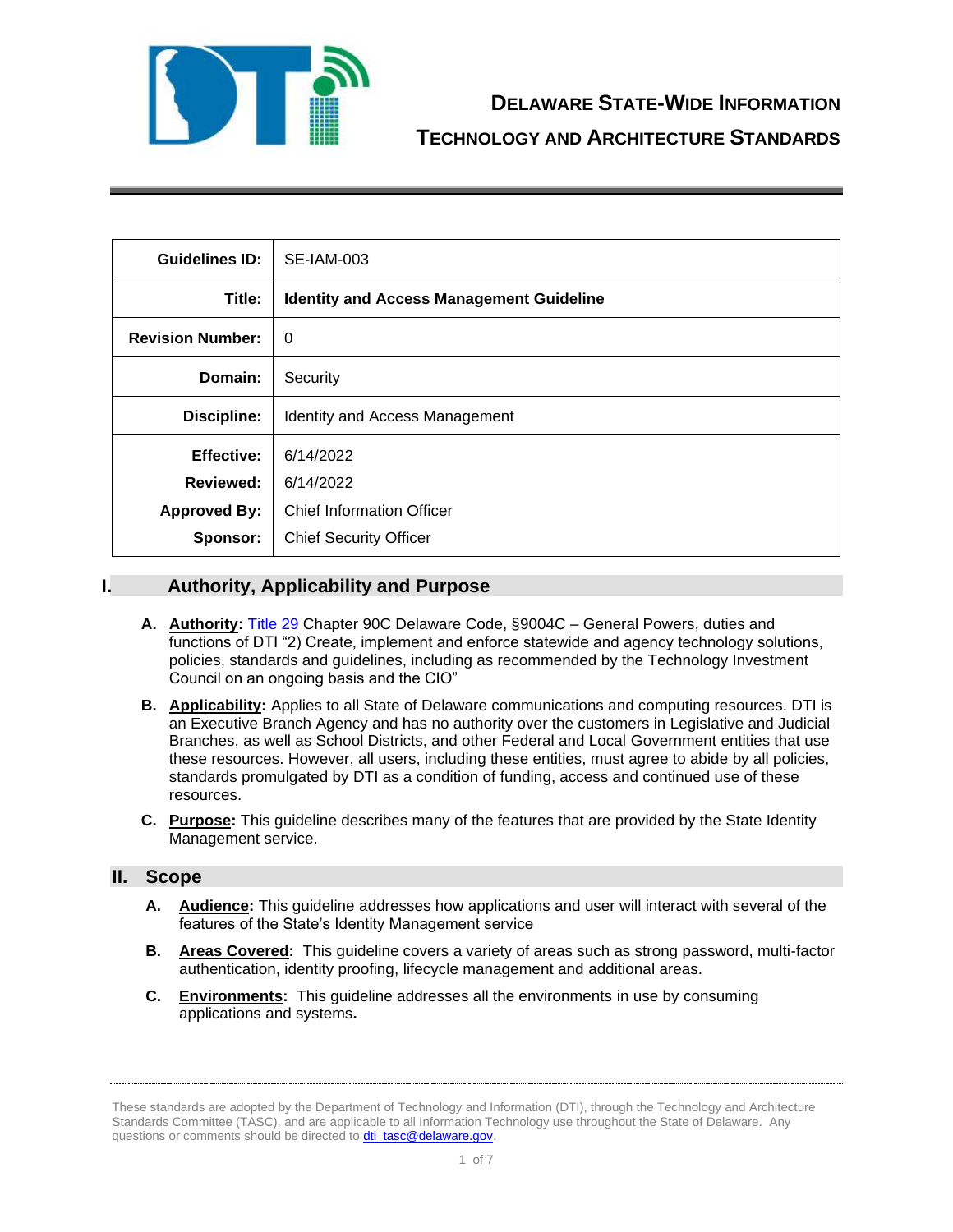

**DELAWARE STATE-WIDE INFORMATION**

**TECHNOLOGY AND ARCHITECTURE STANDARDS**

### **III. Process**

- **A. Adoption:** These guidelines have been adopted by the Department of Technology and Information (DTI) through the Technology and Architecture Standards Committee (TASC) and are applicable to all Information Technology use throughout the State of Delaware.
- **B. Revision:** Technology is constantly evolving; therefore the guidelines will need to be regularly reviewed. It is the intent of the TASC to review this standard annually. The TASC is open to suggestions and comments from knowledgeable individuals within the state, although we ask that they be channeled through your Information Resource Manager (IRM).
- **C. Contractors:** Contractors or other third parties are required to comply with these guidelines when proposing technology solutions to DTI or other state entities. Failure to do so could result in rejection by the Delaware Technology Investment Council. For further guidance, or to seek review of a component that is not rated below, contact the TASC at [dti\\_tasc@delaware.gov.](mailto:dti_tasc@delaware.gov)
- **D. Implementation responsibility:** DTI and/or the organization's technical staff will implement these best practices during the course of normal business activities, including business case review, architectural review, project execution and the design, development, or support of systems.
- **E. Enforcement:** DTI will enforce these guidelines during the course of normal business activities, including business case and architectural review of proposed projects and during the design, development, or support of systems. These guidelines may also be enforced by others during the course of their normal business activities, including audits and design reviews.
- **F. Contact us:** Any questions or comments should be directed to [dti\\_tasc@delaware.gov.](mailto:dti_tasc@delaware.gov)

### **IV. Declarations**

#### **A. Definitions**

.

- 1. Multi-factor authentication It consists of a combination of two or more authentication methods. The State of Delaware currently uses RSA Keys. Multi-factor Authentication is to be reserved for those instances where strong passwords do not provide adequate security.
- 2. Pass phrases They are strings of words and characters typed to authenticate into a network as opposed to a password of usually 6 – 12 characters. Pass Phrases can be much longer, up to 100 characters or more.
- 3. Resource Account It is a user account created to facilitate non-interactive authentication. Examples include Windows service accounts, Exchange resource accounts and accounts created exclusively for inter-device or inter-process communication.
- 4. Service Account It is a user account that is created explicitly to provide a security context for services running on a Windows machine.

These standards are adopted by the Department of Technology and Information (DTI), through the Technology and Architecture Standards Committee (TASC), and are applicable to all Information Technology use throughout the State of Delaware. Any questions or comments should be directed to **dti\_tasc@delaware.gov**.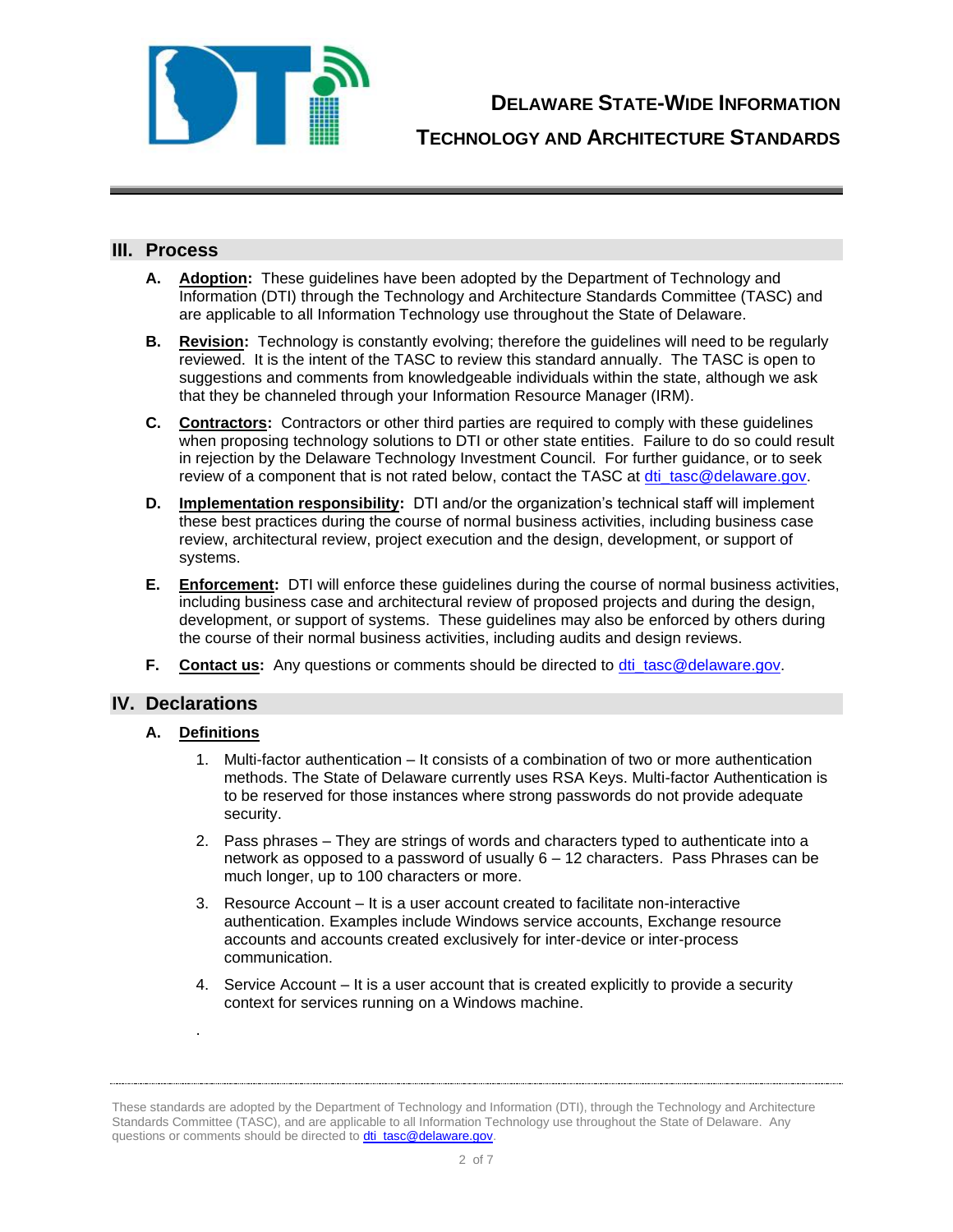

## **V. Guidelines**

- **A. Simplified Logons** Provide an easy logon experience.
	- 1. Identity Authentication for State Internal Communications and Computing Resources
		- i. Employee and contractor identities for accessing state internal and back-end applications, systems and networks must be authenticated with the computing tenant called **ID.Delaware.gov**
	- 2. Constituent; Residents and Visitors Identity Authentication for Public-Facing Digital Government Resources
		- i. Constituent, resident and visitor identities for accessing state digital government services and applications must be authenticated, authorized and accounted for through the computing tenant called **My.Delaware.gov**
- **B. Strong Passwords** Meet or exceed the defined criteria for strong passwords.
	- 1. All passwords used to access State of Delaware data must adhere to the following characteristics for strong passwords:
		- i. Passwords must be at least ten characters long. The security of a password rises exponentially with the number of characters used in the password. Pass Phrases are recommended.
		- ii. Passwords/phrases cannot contain whole or significant parts of the username, first name or last name of the user.
		- iii. Active Directory (not K12) passwords (used for email, used for logging into Windows, etc) on the State network must be at least 10 characters long.
		- iv. A password must not be repeated/reused within 8 resets.
		- v. Passwords should not be a common word or name.
		- vi. All personnel must treat passwords and other access credentials as confidential and should protect them from disclosure. Refer to the **Standards and Policies** and notably to the [State of Delaware Information Security Policy](https://webfiles.dti.delaware.gov/pdfs/pp/DelawareInformationSecurityPolicy.pdf) for further insight.
	- 2. Human/User accounts These passwords must contain characters from at least three (3) of the following four (4) classes from the Acceptable Password Characters table below:

These standards are adopted by the Department of Technology and Information (DTI), through the Technology and Architecture Standards Committee (TASC), and are applicable to all Information Technology use throughout the State of Delaware. Any questions or comments should be directed to **dti\_tasc@delaware.gov**.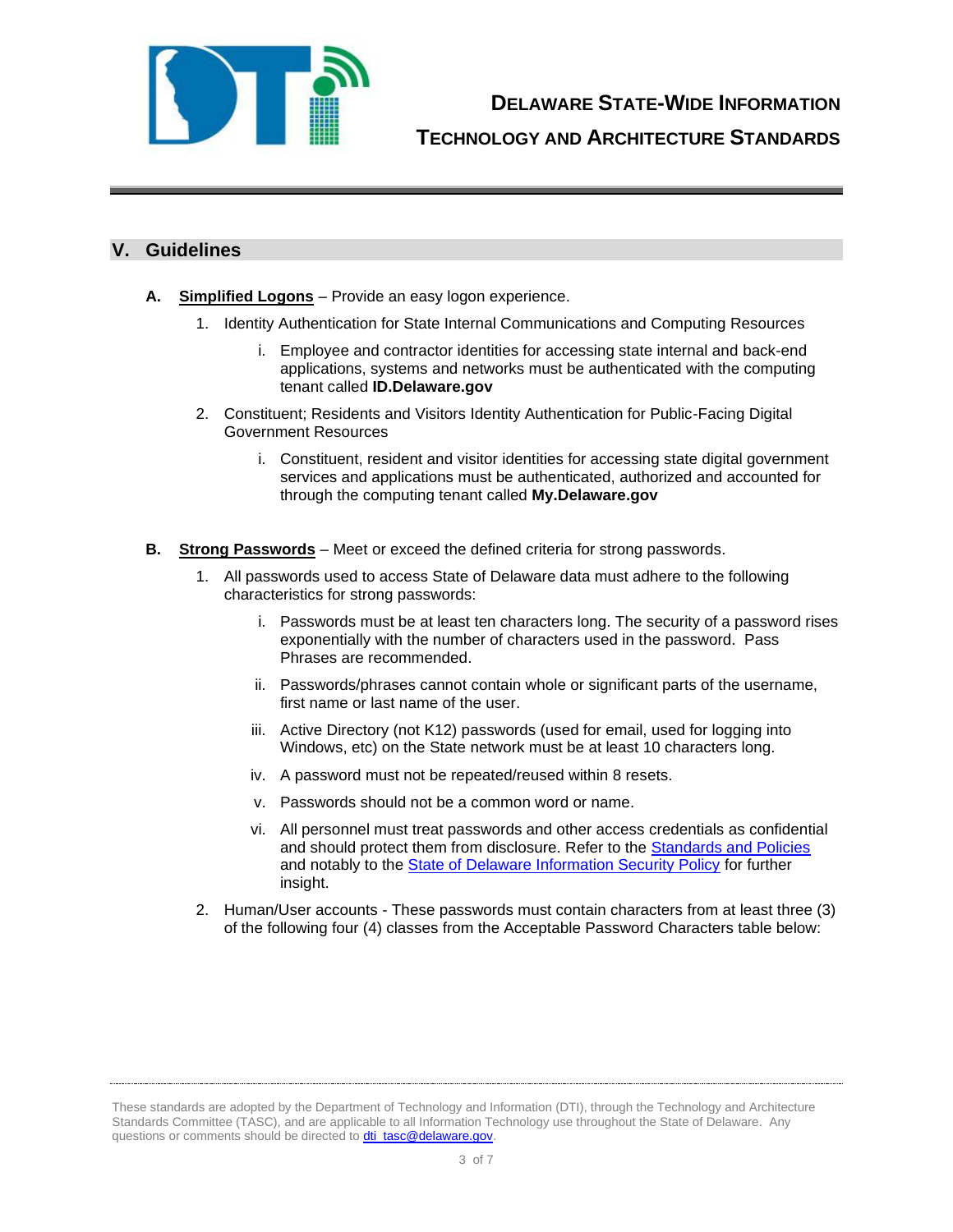

| <b>ACCEPTABLE PASSWORD CHARACTERS</b>              |                                                                                                   |  |  |
|----------------------------------------------------|---------------------------------------------------------------------------------------------------|--|--|
| <b>DESCRIPTION</b>                                 | <b>EXAMPLES</b>                                                                                   |  |  |
| English upper-case letters                         | A, B, C,  Z                                                                                       |  |  |
| English lower-case letters                         | a, b, c,  z                                                                                       |  |  |
| English (Arabic) numerals                          | $0, 1, 2, \ldots 9$                                                                               |  |  |
| English Non-alphanumeric ("special<br>characters") | $\text{#},\text{$_{\circ}$},\text{$_{\circ}$},\text{$_{\circ}$}$ such as punctuation symbols etc. |  |  |

- 3. Service/Resource Accounts Passwords used to access State of Delaware data must adhere to the following characteristics for strong passwords:
	- i. Passwords must be at least 32 characters long or the maximum number of characters available.
	- ii. Passwords must contain characters from at least three (3) of the following four (4) classes from the Acceptable Password Characters table shown above.

A different service/resource account must be used for different services.

A named person must be designated as the owner of each service/resource account.

- **C. Self-Service Account Management** Provide a self-service capability.
	- 1. State identity services must enable users to manage certain elements of their identity. This can include email address and phone number.
		- i. Solution must support password reset and or changes to existing identities.
		- ii. Solution must support notifications on account lockouts and enable self-service account unlock.
		- iii. Solution must clearly present password complexity requirements and restrictions during creation, change, or updates.
- **D. Multi-factor Authentication (MFA)** Provide several methods to authenticate.
	- 1. Adaptive multi-factor authentication is required for all applications, systems, and network access.
	- 2. Adaptive multi-factor authentication must take into consideration the risk associated with login sessions to trigger additional validation. Suspicious activity must be reported to the account owner and the administrators of the solution.
	- 3. Risk assessment considerations that should trigger reporting and MFA validation:

These standards are adopted by the Department of Technology and Information (DTI), through the Technology and Architecture Standards Committee (TASC), and are applicable to all Information Technology use throughout the State of Delaware. Any questions or comments should be directed to **dti\_tasc@delaware.gov**.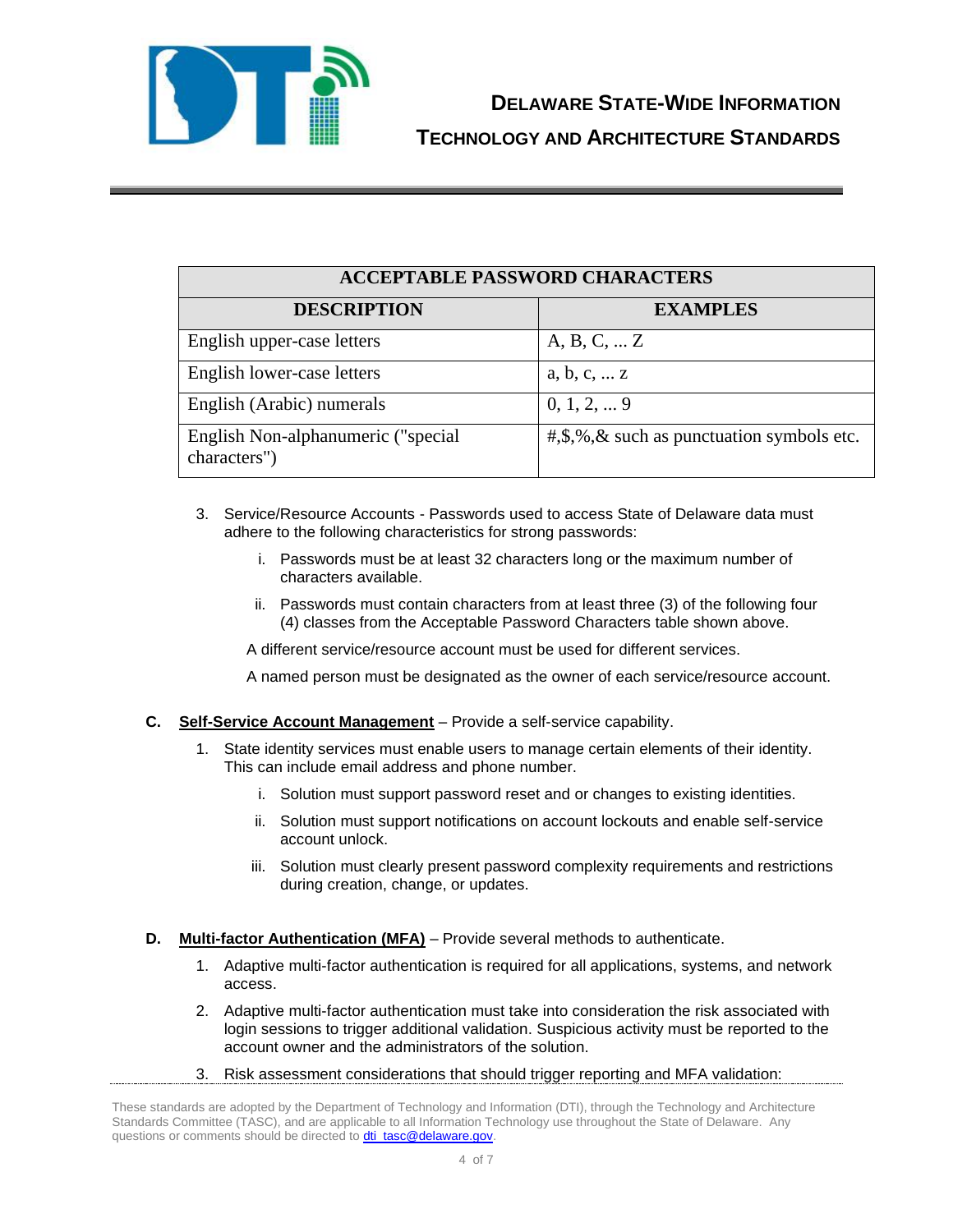

**TECHNOLOGY AND ARCHITECTURE STANDARDS**

- i. Geo-related information, such as unusual source country or region
- ii. Bot-related or non-human connectivity activity
- **E. Suspicious Activity** Report unusual activities.
	- 1. Suspicious activity must be reported to the account owner and the administrators of the solution. These include:
		- i. Login from unknown asset
		- ii. Login from unexpected location
		- iii. Change of password
		- iv. Change or addition of multi-factor authentication options
- **F. Lifecycle Management** The State's identity and access management system must track an employee or contract from position appointment, through position changes to eventual retirement or separation from state government services.
	- 1. The State Chief Security Officer may recommend enhanced username schemas to mitigate authentication attacks where necessary. For instance, User IDs may be recommended to follow the naming schema below:
		- i. User IDs must be unique across all branches of government and K12
		- ii. New User ID, email address naming scheme will be:
			- 1. First three (3) characters of first name plus a four-digit unique random number:
			- 2. Example: SOL3642@delaware.gov (Display Name: Solomon Adote (DTI))
	- 2. The solution must allow new employees and contractors to be provided a digital identity to authenticate to state systems, applications, networks, and data
	- 3. The State technology teams with oversight from the Chief Security Officer should periodically review user access rights to make sure that access is still required for assigned functions.
	- 4. The State's identity and access management solution should ensure there is a clear separation of duties (SoD) process in place to:
		- i. ensure granted access does not lead to conflict of interest combination, and
		- ii. actively prohibit access levels that can lead to such situations.
	- 5. The solution must enable the expedited and automated (where possible) removal of access for separating employees and contractors.

These standards are adopted by the Department of Technology and Information (DTI), through the Technology and Architecture Standards Committee (TASC), and are applicable to all Information Technology use throughout the State of Delaware. Any questions or comments should be directed to **dti\_tasc@delaware.gov**.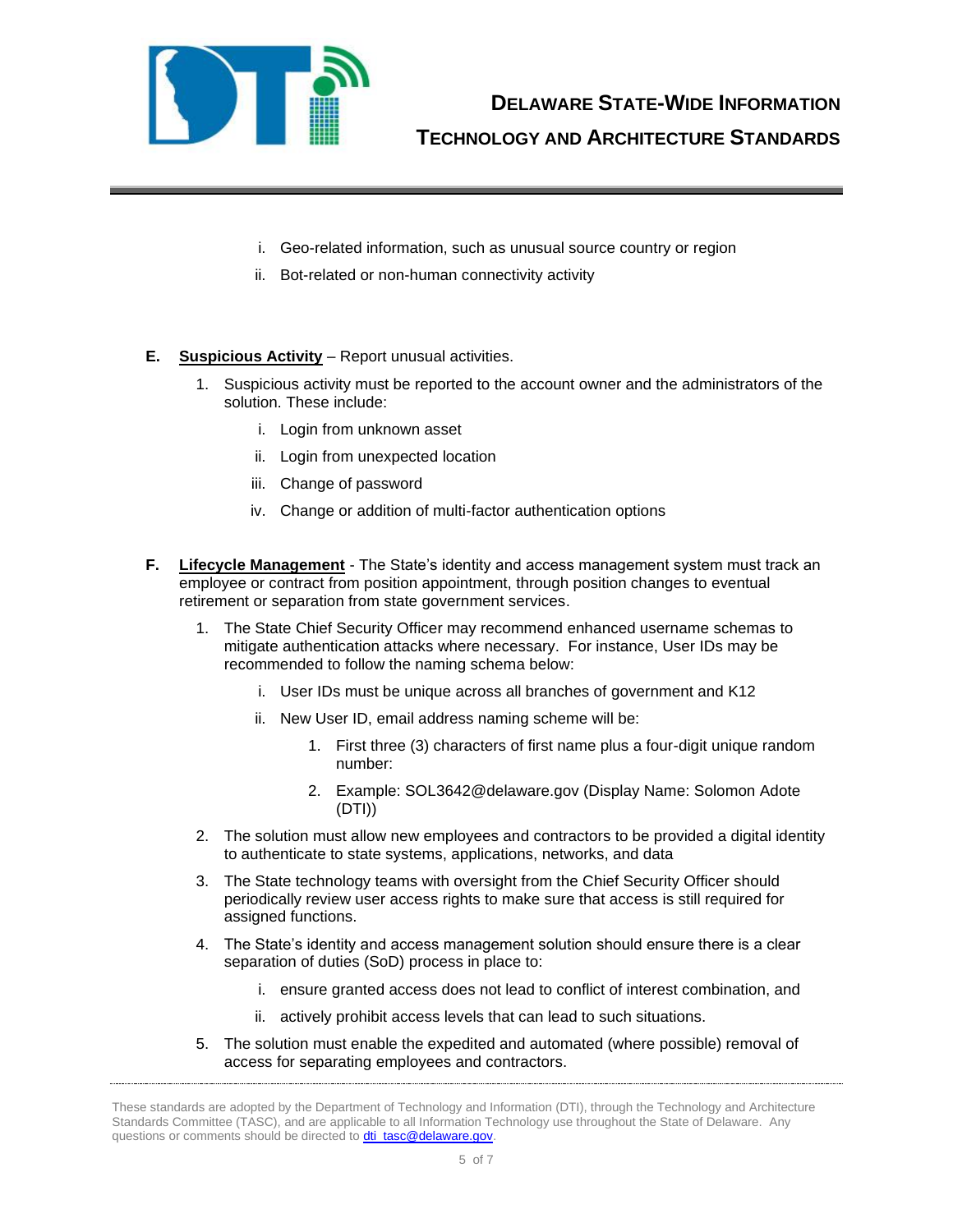

**DELAWARE STATE-WIDE INFORMATION**

**TECHNOLOGY AND ARCHITECTURE STANDARDS**

- 6. The State's identity lifecycle management solution must enable the identity proofing of new hires, using an approved identity proofing option, before access is provisioned within any internal directory store.
- **G. Identity Proofing** Utilize a service to verify identity.
	- 1. The state partners with the approved identity proofing vendors below:
		- i. Government ID Proofing Onfido
		- ii. Knowledge-based ID Proofing Lexis/Nexis
	- 2. Limited options for Manual identity proofing services will be offered through designated state service centers.
- **H. Legacy identity and access management solutions** Address legacy solutions.
	- 1. Initiate plans and activities to transition to the State's Identity Management service and away from legacy solutions such as:
		- i. ACF2
		- ii. Oracle IAM
		- iii. Microsoft ADFS
- **I. User Authentication** Provide adaptive multi-factor authentication.
	- 1. Must utilize Claim-based authentication.
	- 2. Must support Federation with other third-party identity providers.
	- 3. Must be OAuth/OpenID aware, compliant and supported.
	- 4. Must demonstrate Multi-Factor Authentication (MFA).
	- 5. Must utilize the state enterprise identity directory stores.
	- 6. Use of Microsoft Active Directory for direct authentication or authorization is deprecated.
- **J. Exceptions** On a case-by-case basis, applications with validated technical limitations may be authorized by DTI to operate without full compliance.

These standards are adopted by the Department of Technology and Information (DTI), through the Technology and Architecture Standards Committee (TASC), and are applicable to all Information Technology use throughout the State of Delaware. Any questions or comments should be directed to **dti\_tasc@delaware.gov**.